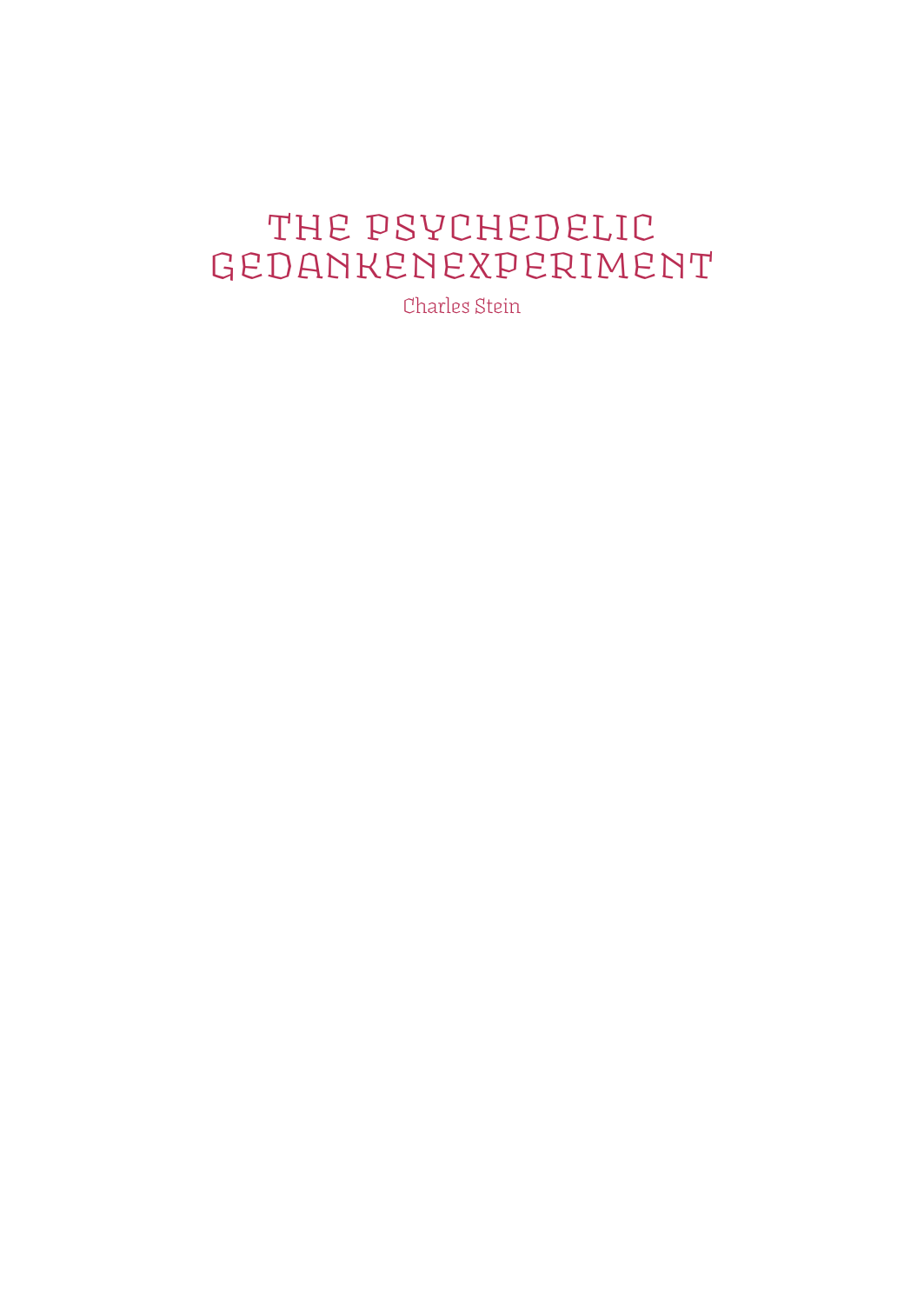#### the psychedelic gedankenexperiment

I am taking the liberty, as artists do, to declare Lysergic acid diethylamide (LSD) as thee art experience par excellence. Although, originally discovered (somewhat accidently) and then synthesized by the scientist Albert Hoffman, I'm claiming the psychoactive event itself as a work of art in the tradition of the 'found object' à la Marcel Duchamp. In this case, it's perhaps closer to a 'found performance' with variable qualities and dimensions.

Granted, there are problematic questions regarding what exactly defines the claim. Categorically, it is not the physical properties of capsules, windowpane, blotter paper or sugar cubes that constitute the work — they are the transporters or carriers — something like the way light carries a painting to its viewer. It's more akin to the synaptical space, a kind of smear, between the stereoisometric drawings coupled with the chemical procedures and more definitively, the trip itself. Rather than set boundaries of time or place for initiation, I leave that open to the individual viewer or practitioner. As a point of departure, a minimum dose of 250 micrograms is necessary for the work to be 'shown'.

There is considerable suspicion around art that exists primarily through intention and declarative language. And, indeed, there are worthy questions — where is the artist's hand, his fingerprint and what is the evidence of something having been created? As with many works of art this remains open and perhaps unanswerable — a conundrum for some, a complete joke for others.

Further to the claim, I consider the work to be the most powerful and in time the most influential work of art throughout all of history. Laughable right? Perhaps. But let's take a closer look. Assuming that art could possibly be judged at all, what would be the criteria, what do we demand and want from art? For comparison's sake, let's ponder on some of the characteristics of *The Psychedelic Gedankenexperiment*.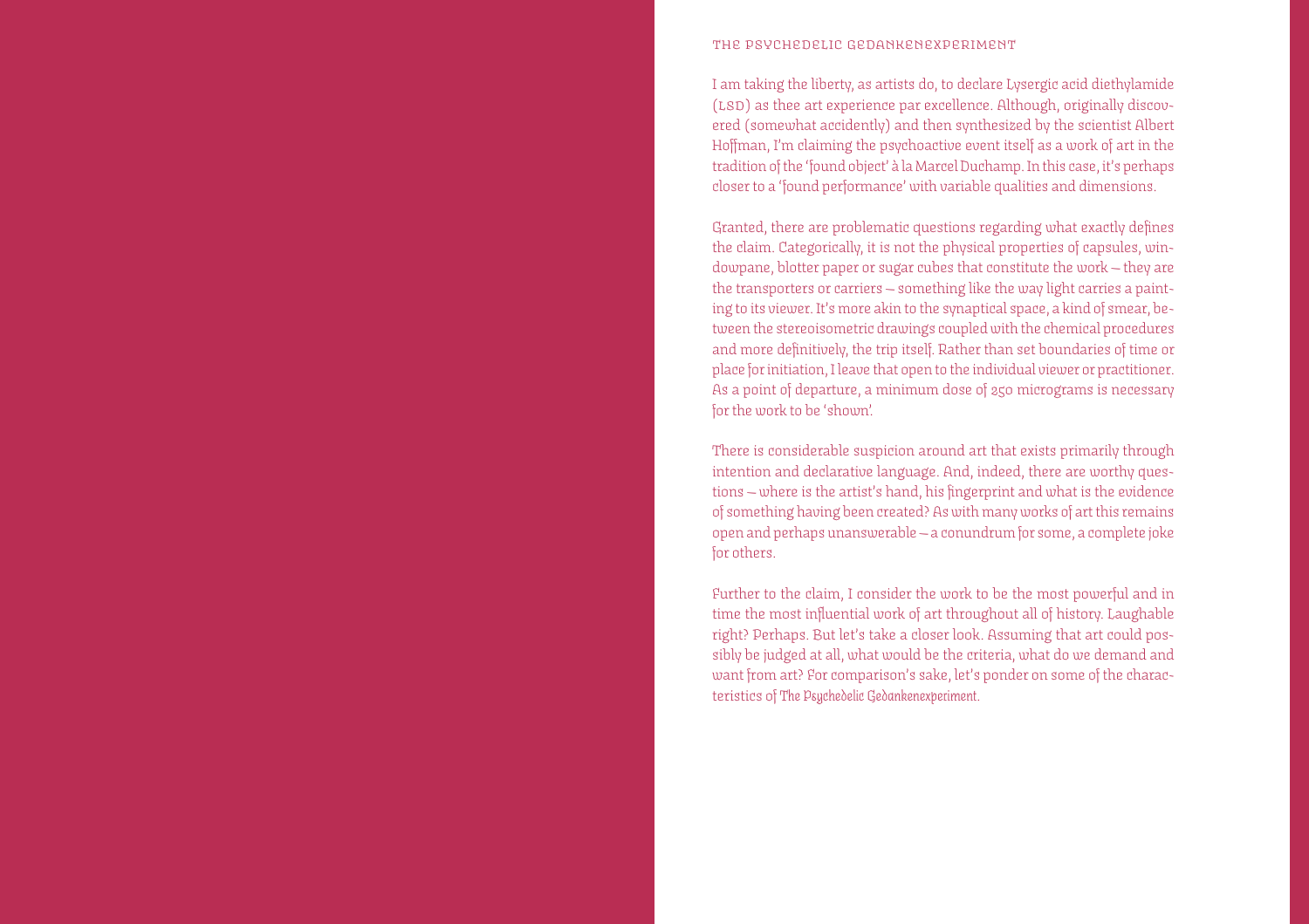It is experiential and acutely phenomenological — no supporting context necessary whatsoever at all

It is fully Immersive and interactive providing a complete epistemological reset

The spectator experiences lush Sensorial awakenings woven with spectacular auditory and visual phenomena

Waves of therapeutic psychological reflection ripple through thoughts

One has overwhelming experiences of 'spirituality', 'love' and the 'interconnectedness of all things'

There is the desire to ponder the big questions — a kind of ontological carnival of mind takes place

Concepts of body, space and time are thrown out the window

Notions of the status quo become comical

It is awe-inspiring and forever memorable

It is to the art world what gold is to the central bank

There is the sense that contacts with extraterrestrial beings are possible

Deep primordial sensations are visited

It is transformative and life-changing

It is finally profoundly beautiful

The above is a transcription of the text for Gary Hill's installation, *The Psychedelic Gedankenexperiment*. The installation is an intervention in the ontology of art, the nature of psychedelia, and indeed, our relation to Being itself, by means of an 'uncanny' and complex artistic 'operation' for which we will attempt an exposition.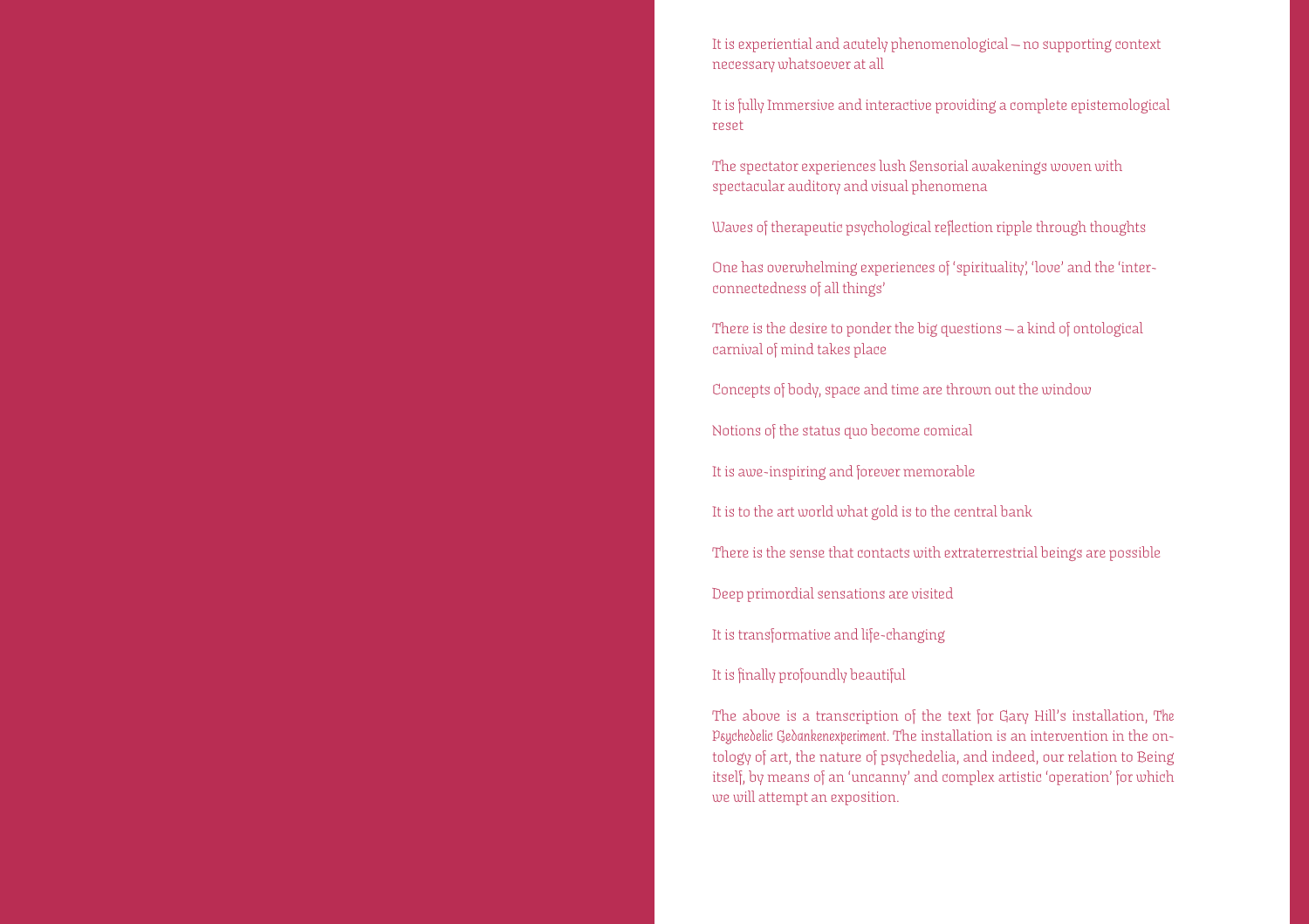## the secret

Consider *existence* on the scale of a chemical experiment, neurochemistry, or chemistry quite generally. Molecules in their great complexity combine, break up, and recombine to facilitate a world that, on the scale of human consciousness, constitutes the theater of phenomena. As Gary Hill has the speaker say in *Site Recite*: 'This is the turf.'

On the scale of chemical phenomena, consciousness itself appears to be the *supertext* of chemical processes: its presence in the nervous system communes with information produced by the human organism and the information coming in from the external world along electro-chemical channels of the body's neuro-networks. The contents and qualities of consciousness thus seem to be functions of molecular possibilities, and among these possibilities are the interventions of psycho-pharmacological substances that allow sensations, perceptions, intuitions, and cognitions to take hold of themselves or wildly let themselves go. The bite of such an interface between chemistry and consciousness is *ontological*: the way the human being disposes of reality is intensively at stake and at play.

That the experience of hallucinogenic substances has been a part of Gary Hill's work, and indeed of many artists of his generation, is no secret, but until recently psychedelia has rarely been taken seriously as a factor in modern and post-modern artistic practice. 'Psychedelic art' is something of a minor genre, often dismissed for its triviality, certainly not granted the dignity of, say, Surrealism, with which it shares certain qualities and from which it perhaps requires differentiation. Be that as it may, the idea that, over the past fifty years, hallucinogens or 'entheogens' may not only have affected psychedelic art but worked upon art's deepest ground is indeed a 'secret' which would bear divulging and investigation.

In *The Psychedelic Gedankenexperiment*, Gary Hill makes a breast of it, and not only that; he proposes, in a form that escapes irony and confessional realism alike, that the psychedelic experience typifies the experience of art most broadly. And in what must indeed appear to be an extremely bizarre 'conceptual' move, he proposes to explore the psychedelic realm as a quasi-scientific 'thought experiment' — using the German term for such a thing — yoking together the tradition of *ready-mades* (and *found objects*) originating with Duchamp, with a practice most famously conducted by Albert Einstein. What if, as Gary Hill's text does proclaim, an artist were to declare an acid trip — any acid trip — his acid trip, your acid trip, or indeed, *the* acid trip — a found 'performance'? What are the implications of such a declaration? What are the characteristics that the trip shares with the experience of art? And how does appropriating the acid trip for art as such relate to the ontological exigencies of science, psychedelia, and art brought to a single focus? The only difficulty here is that, in this work, the divulging of the secret itself is under occultation. The text is allowed to appear in a strange and baffling manner that itself allows the enigmatic aspects of the situation to remain enigmatic in essence, while literally being revealed.

# the installation and its text

*The Psychedelic Gedankenexperiment* is, or at least seems to be, an installation. It includes a textual proposal (the text presented above) in two versions: an audio presentation of it spoken backwards, and a simultaneous audio presentation spoken *double-reversed*. Both versions are performed by a personage played by the artist, one of them the audio aspect of a video projection. In the video — also double-reversed — this figure manipulates a model of the lysergic acid molecule and performs other odd activities in a computeranimation simulation of an anechoic chamber. Thus, if one attended the installation and succeeded in understanding the text, the text of the proposal would both contextualize and be contextualized by the installation and would vibrate through it. Our interest here is not only in how the installation fulfills the assertions proffered in the text, but what the enigmatic presentation of the text might signify. The printed version given above does not communicate the double manner of its presence in the installation. The version of the text given without reversal in Gary Hill's naturally recorded voice is incomprehensible, for that version is being read syllable by syllable, back to front. The doubly-reversed version pronounced by the Gary Hill video figure sounds very odd; and even the written text, written out as an odd score for recitation, de-emphasizes its purely textual character. In the installation it reads as something like a museum placard whose relation to the art it describes is *optional*, or a hieratic Egyptian or Assyrian wall inscription, rendering the text imperious and *performative*.

The performativity of the text — the way the text conditions our experience of the installation — provokes this question: How does the taking up of a proposition about the nature of art, offered in the presence of a given work, affect the way that art is experienced? Or more generally: How does the declaration of an object as falling under a certain concept, if made in proximity to that object, affect the experience or indeed the being of it? But with that generalization, we are in the middle of ontological questions pertinent to psychedelia, the psycho-physiology of consciousness, and the nature of art in the modern, post-modern and contemporary contexts, as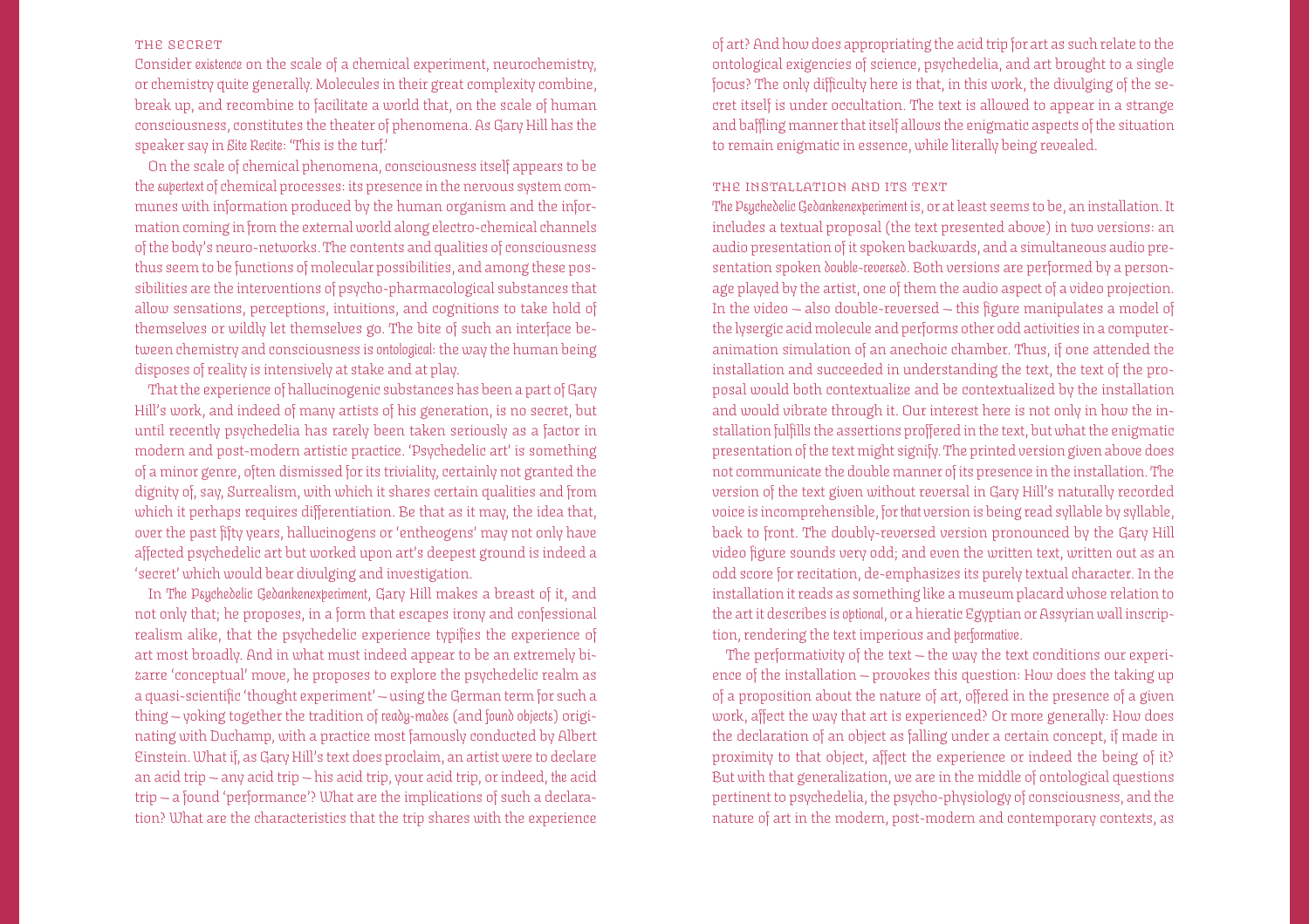well, perhaps, as the questions that vexed the relationship between Albert Einstein and Niels Bohr regarding quantum reality.

\*

Gary Hill's proposal, 'deciphered' in part or in full at the installation site, seems to be an invitation to participate in a familiar species of conceptual art, where notions pertinent to an exhibit, presented somehow within it or proximal to it, orient, qualify, determine, or mystify it. But here it isn't transparent that the piece to which one is being oriented is in fact the one in the gallery. We are invited, it would seem, to undergo an acid trip of our own and to treat *it* as a work of art. If one were to elect to participate in this work or this experiment, it would be in one's own venue, not necessarily at the installation site. And yet…

As one enters the installation chamber, equipped with a pair of 3-D glasses to view what in fact is a 3-D video projected on a wall of the chamber, one listens to something of a strange oration, recitation, or simply a monologue, that sets the viewer directly into a scene that quickly assumes the appearance of something quite 'trippy.' There are for instance the two simultaneous audio presentations — one the reversed 'translation' of the other; but the text is being enunciated by the figure played by Gary Hill himself. The invitation to take a certain attitude toward an acid trip of one's own, or even to think of acid trips in general, is tendered as a strange and insidious or insinuating recitation — strange primarily because spoken double-backwards, as in *Why Do Things Get in a Muddle* and other Gary Hill videos; insidious and insinuating because the style of the recitation is both menacing and inviting.

For anyone familiar with Gary Hill's single-channel video work, the double reversal of language reprises these affects from *Muddles*; but their familiarity does nothing to dull the dark hilarity, the 'ontological carnival' that the specifics of the optical, aural, and actional phenomena induce and in a sense celebrate.

In *Muddles* the reversals interact with ideas about entropy from the Batesonian 'Metalogue' that is the 'script' of *Muddles*. In the *Gedankenexperiment* the text about LSD plays this role and spectacularly contextualizes the bizarreness. At every point the video mimes an acid trip, and not merely the trip's optical phenomena but its cognitive and ontological conditions.

Though the mention of the *Gedankenexperiment* in the title seems, as I say, to bring the work into the realm of conceptual art, the relation between the effects of the video and the ideas of the text are not limited to the level of *concept*; that is, the intellectual material does not simply define the trip-like drama or ritual theater enacted in the installation but serves to complicate it. Concept plays two roles here: *concepts-received* and *concepts-in-formation*. The notions received through the text certainly contextualize what one sees; but as one watches the video, spontaneous ideas will no doubt arise in us as we try to make sense of what is happening before us and perhaps within us. These will of course be influenced by the concepts we are given by the text as we, with difficulty and with interrupted attention, hear it 'go by' or recall the thoughts that we might have had while 'decoding' it reading. But in any case the concepts must do their work concretely and spontaneously. They happen in the time of our viewing, as opposed, say, to the abstract time of textual discourse; and they have their own *velocity* that works together with the time of the video as it unfolds, so that our participation in the installation at every point suffers dissonances, harmonies, interactions, disjunctions — between the concepts we *hold* (given by the text or otherwise) and the concepts in spontaneous formation that inhabit our perception.

This is getting a bit complicated, but try it this way: A common understanding of the relation between cognitive process and immediate perception might run as follows: Ordinary consciousness is embedded in the time of its occurrence. We form cognitions about what we perceive as we perceive it. These cognitions are informed by concepts we already possess and others that form spontaneously in the process of perception. Cognitions haunt and determine the transition from instantaneous sensations, which rise and vanish, to a relatively stable sense of a relatively coherent world. What we are able to cognize spontaneously about what we perceive is also conditioned by the vast plethora of temporal patterns and sequences that ordinary behavior, language, and objects fall under the aegis of.

Under LSD, the velocity with which sensations are taken up cognitively (as well as the thresholds at which sensory stimulation awakens awareness) are so radically altered that cognition fails to align in an ordinary manner with sensations as they occur. Cognition detaches from sensation or influences it wildly. Sensation is refreshed (or alarmed) by being diverted from the image traces that normally mediate sensation to cognition; and the sense of reality is open to fresh (or terrifying) syntheses, untoward takes on what the panoply of phenomena amount to — an 'ontological carnival' as Gary Hill's text says, affording 'complete epistemological reset.'

Further, in Gary Hill's 'experiment,' the double reversal of language heard and actions observed disrupt cognition in a manner parallel to the disruptions of a trip. Though one can make out what the strange 'mad scientist'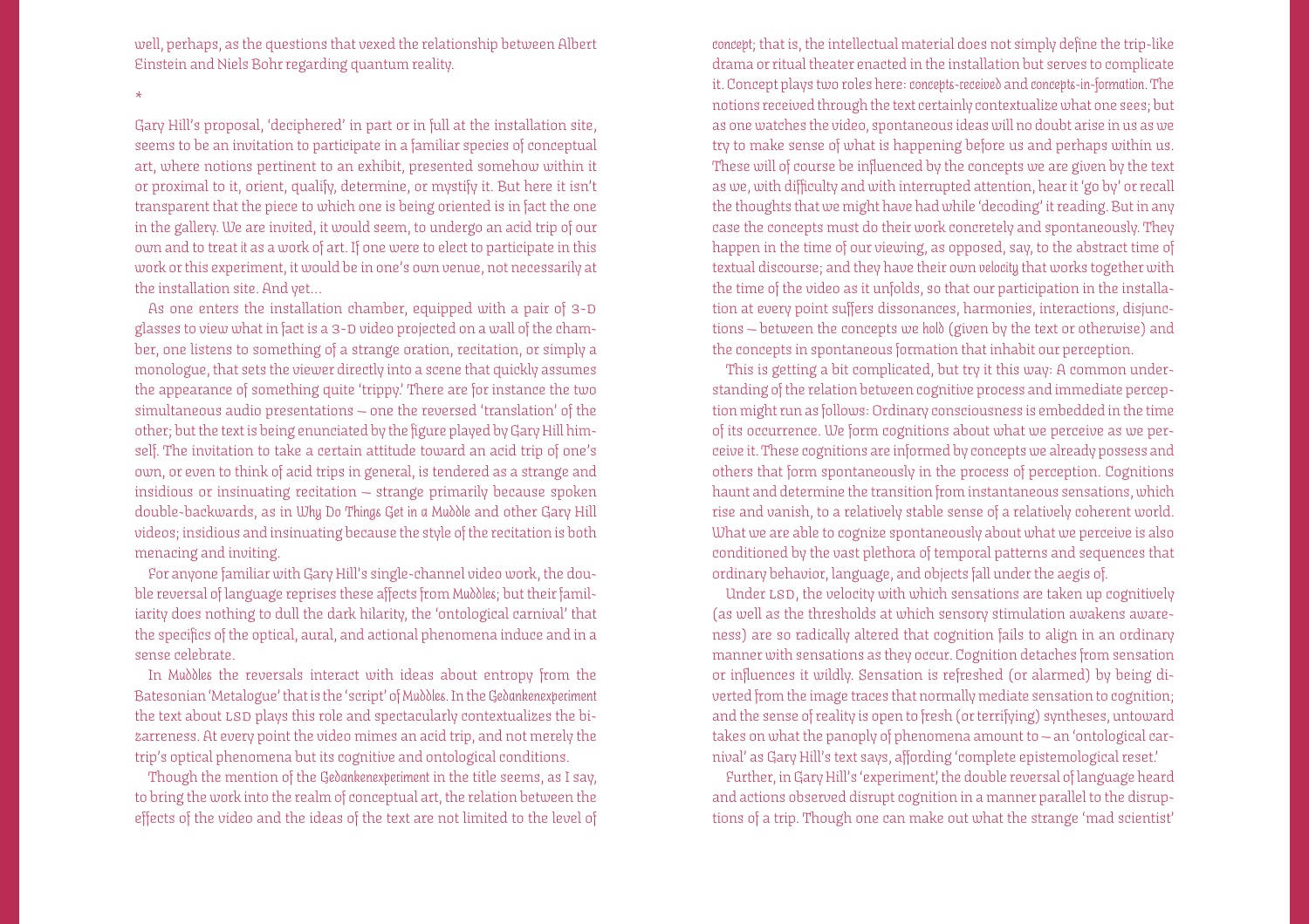in the person of Gary Hill is saying, the bottom has fallen out of the ordinary conditions of language recognition. Words are mispronounced or overpronounced; emphases are strangely articulated. Since the actions the character performs are also doubly-reversed, they seem strangely unnatural, or strangely deliberate but with unreadable intentions. And a whole world of weird possibilities insists upon itself as the speaker unfolds an origami-like table and performs peculiar operations on a tinker toy model of what one realizes is the lysergic acid molecule itself.

Again, the backwards version of the recitation of the text is presented simultaneously with its double-reversed 'translation.' Two modes of perceptual and cognitive reception, two registers of possible comprehension, saturate the cognitive field. One thinks of that moment in the 'Don Juan' books of Carlos Castaneda where Castaneda's two sorcerer instructors speak simultaneously into his two ears, literally splitting open his mindhead and allowing another reality to combust in the space opened by the fissure.

The text as spoken by Gary Hill's natural (unreversed) voice is of the incomprehensible *backwards* version, not the corrected, doubly-reversed one. In one audio, that is, you hear a natural human voice saying incomprehensible things; in the other you hear a very unnatural human voice, speaking what you recognize as distorted English. The direct expression of the human voice issues in an incomprehensible stream of verbiage; while the more or less *comprehensible* version sounds tricky, manipulated, weirdly off — with preternatural emphases. But then in both versions something in excess of the common communicability of language is asserted. Language is more and less than itself. The familiar and the strange exchange some of their cognizable properties. The very context of intelligibility — thought as expressed through speech — threatens the intelligible from within its most native orders. In this, a certain register of an acid trip is not only mimicked but produced: the uncanny dislocation of the intelligible as such. Speech as the site in experience where we stabilize our sense of what is real no longer performs such stabilization; it is at best a little off somewhere, or at worst jolted from availability altogether. For the intelligibility of speech depends upon a certain proportionality between the rate of the articulation of the spoken words and the rate of sensory cognitions which it serves to organize and mediate. Derange that proportionality, and the verisimilitudinous pretension of language to properly house our sense of Being loses its confidence, or we lose confidence in it. We are cast out from the House of Being (If language is 'The House of Being,' as Heidegger has it) and must fend for

'ourselves'— whatever 'we' 'are,' once banished from language's domestic ontological arrangements — to negotiate the real.

The figure of Gary Hill itself — or our cognition of the figure — morphs continuously from mad professor, mad scientist — possibly a cartoon of Albert Hoffman himself — to stage magician, REAL magician, or even a TV actor promoting some peculiar product. And the model of the LSD molecule undergoes an impossible choreography of floatations and distortions, submitting itself to its own recombinatorial hijinks in being broken down and reassembled.

Meanwhile the set — a chamber that looks like it has been walled up with regular inside-out egg crates (and which we are told is a computer animation simulation of an anechoic chamber) — might remind one of the strange room in Harry Smith's *Magic Feature* in which alchemical and other transmogrifications of objects, persons, minds, and worlds are allowed their re-enframements; or even of Thorpe Feidt's *Gehirngespinstgemach*, where a mysterious room reincarnates through history. In any case, the room itself becomes the interior of the psycho-physical condition under which the trip and its advocate are in fact manifesting. But we are seeing this room through 3-D glasses, so in being *in* the installation, we are in that room.

The strangeness of the room is indeed exacerbated by the fact that one is viewing it with 3-D glasses. There are minute differences between ordinary stereoptic perception — which constitutes, according to Merleau-Ponty, the essence of our ontological confidence in the visual world — and the stereoptic effect produced by 3-D animation; and these differences simply undermine that confidence. That the image of the room appears in depth does not enhance its verisimilitude but renders it as a very strange image. The quality of the third dimension feels *produced*, anything but *natural*. The entire panoply of consciousness exhibits its artificiality, perhaps its chemical and psycho-pharmacological basis. But just such a basis (presumably) underlies consciousness itself.

# the thought experiment

Now, since in the above sense we are *in* the room, what exactly is the 'thought experiment'? The term itself is probably familiar to most viewers (if at all) from the various *Gedankenexperimenten* of Albert Einstein: his imagination while still in his teens of what one would see traveling parallel to a luminous beam at light speed — a thought experiment that played a role in the development of Special Relativity; his later imagination of free fall that gave rise to his famous 'happiest thought' — the equivalence of gravitation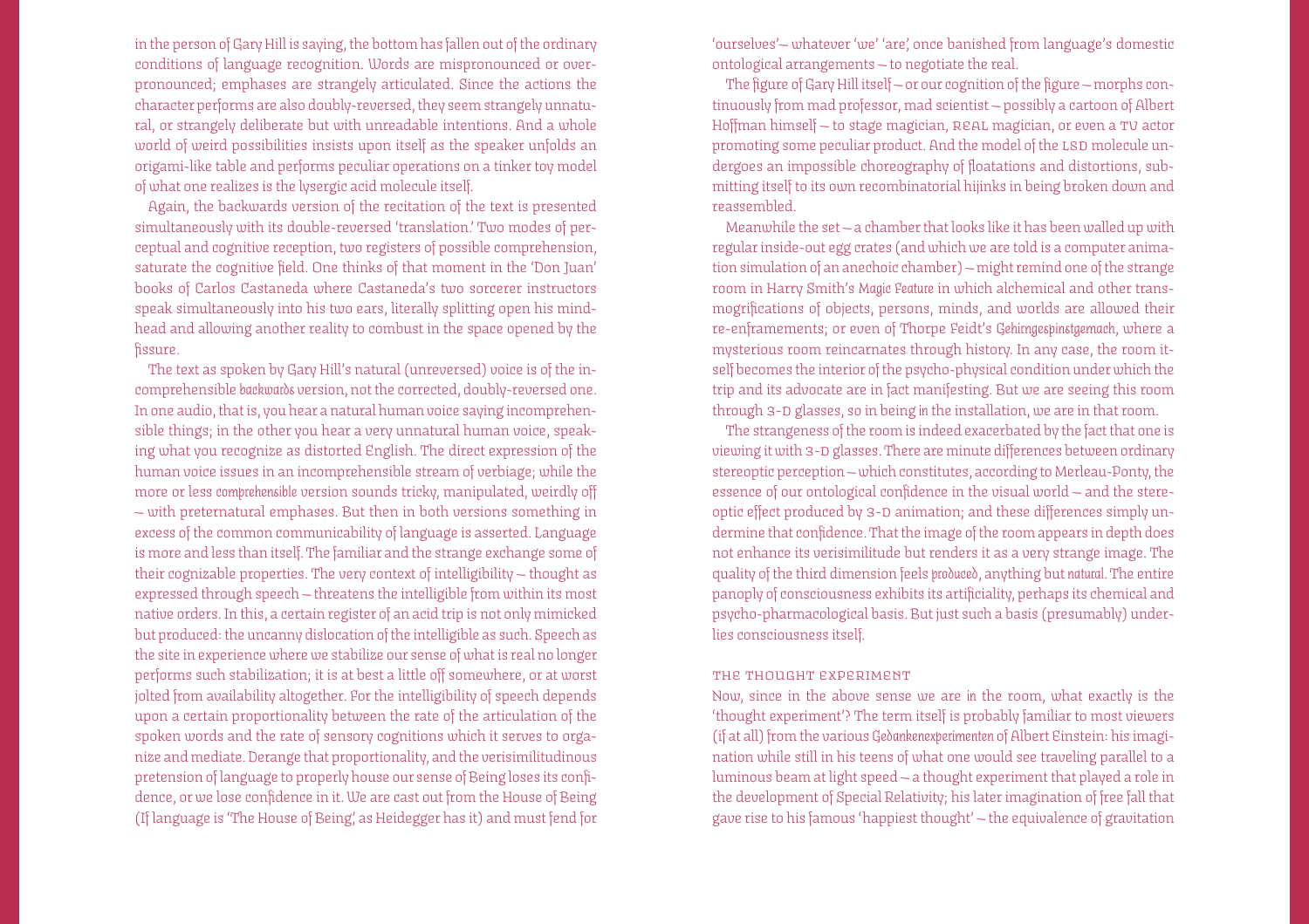and acceleration; and the Einstein-Podolsky-Rosen thought experiment that was intended to prove to Niels Bohr the absurdity of quantum theory but which backfired and ended up leading to the demonstration of quantum non-locality.

Now the point of these *thought* experiments was precisely that they could be conducted in imagination alone without technical apparatus of any kind. So it would seem that one sense of the 'thought experiment' is to frame the work in such a way that the actual conduction of an LSD trip would be unnecessary! The entire experiment would really be a consideration of the thought itself: what if one conceived of 'LSD,' its invention and its use, as a found object, or a ready-made in the sense of Duchamp? One could in a sense *think this through* without a trip, as in fact, I am doing here. But the text does specify an actual acid trip, an experiment whose thoughts occur *during a trip* or during the trip's simulacrum in the video installation; thoughts whose provenance is not intellectual discourse but an immediacy wound into the neurochemistry on which they travel.

Under both senses of the term 'thought experiment', an intense scrutiny is encouraged regarding the relationship between art (the present post-Duchampian, and in a sense post-Einsteinian sense of what art could be) and science, cognition, and Being; but through the imagery in the video, to stage magic or parlor prestidigitation, to various forms of magical charlatanism, but also to 'real magic,' which here would be the entire territory by which reality itself is subjected to machination, manipulation, cognition, imagination. The ontological situation of art, of science, and magic are all put into question through conceptual framing and concrete intervention upon our cognitive/ontological activity.

The uncanny atmosphere that prevails through the video, as I say, constitutes an operation upon the viewer's practical, cognitive powers, and this operation furthers a procedure that is rather constant through Gary Hill's work: that the artist's and participant's experience with the particular, mind-interfering medium of each work, involves the way a sense of the real is constituted in us, through us, for us.

the configurative essentialism of the medium

Gary Hill's career-long concern with mind-altering phenomena has been conducted with an ever-expanding armamentarium of mediums, but what exactly is the medium of an acid trip taken as an art work? For this thought experiment plays havoc with every question of what an art medium can possibly be.

The understanding that art works can be categorized by their mediums governs much art-critical writing and curatorial practice since early in the twentieth century, and exists today as a kind of default material or even materialist ontology. Art is first and foremost a modification of the material medium. By 'Essentialism' I mean the belief that such materials have essential or scientifically determinate properties that are brought out, manifested, 'materialized,' in the work.

'Configurative' in this context means that though one in fact does not necessarily *believe* in such essential properties, or that science actually determines them with ontological ultimacy, nevertheless one works with the medium in relation to its *experienced* material properties: one solicits meanings, manifestations, appearances from the medium with which one is working as if to draw out inherent potentialities. It is a matter of an attitude — a *configurative* attitude, as opposed to a *positive* attitude. Under the positive attitude toward the medium, the material properties are given in advance, not by what they come to appear to be in the work, but by the scientific propositions and theories that index them. This would be a '*non*configurative' essentialism of the medium: the idea that the ontology of the medium is fixed by what materials science (cum physiology) has to say about them. The configurative attitude in contrast entertains what materials science has to say about the medium as in fact *part* of the configurative stance: one uses that information as part of a project to allow properties to emerge.

So the question now becomes: in *The Psychedelic Gedankenexperiment* — given that the medium is the psycho-pharmacological underpinnings of consciousness and the thoughts that play upon them — how is the configurative attitude established?

I think the answer should be as follows: The piece's conceptual terms are spelled out within it in so bizarre a fashion that our interest in the materiality those concepts define — the pharmacology or neurochemistry, say, — is undercut and projected beyond any positivity those terms might suggest. The presence of the model of the molecule, the lab coat of the Gary Hill character, the reference to Hoffman, even the strange imagery of the anechoic chamber as the interior-cyber-techno space in which consciousness and its fields are wired-up or spaced-out — all suggest that the material bases of the acid trip and its history are indeed in play. But at the same time, there is no way that these bases are taken literally or positively. The Uncanny pervades and disrupts without annihilating the concepts. The chemical model is subjected to the re-ontologizing of the space it is situated in and that the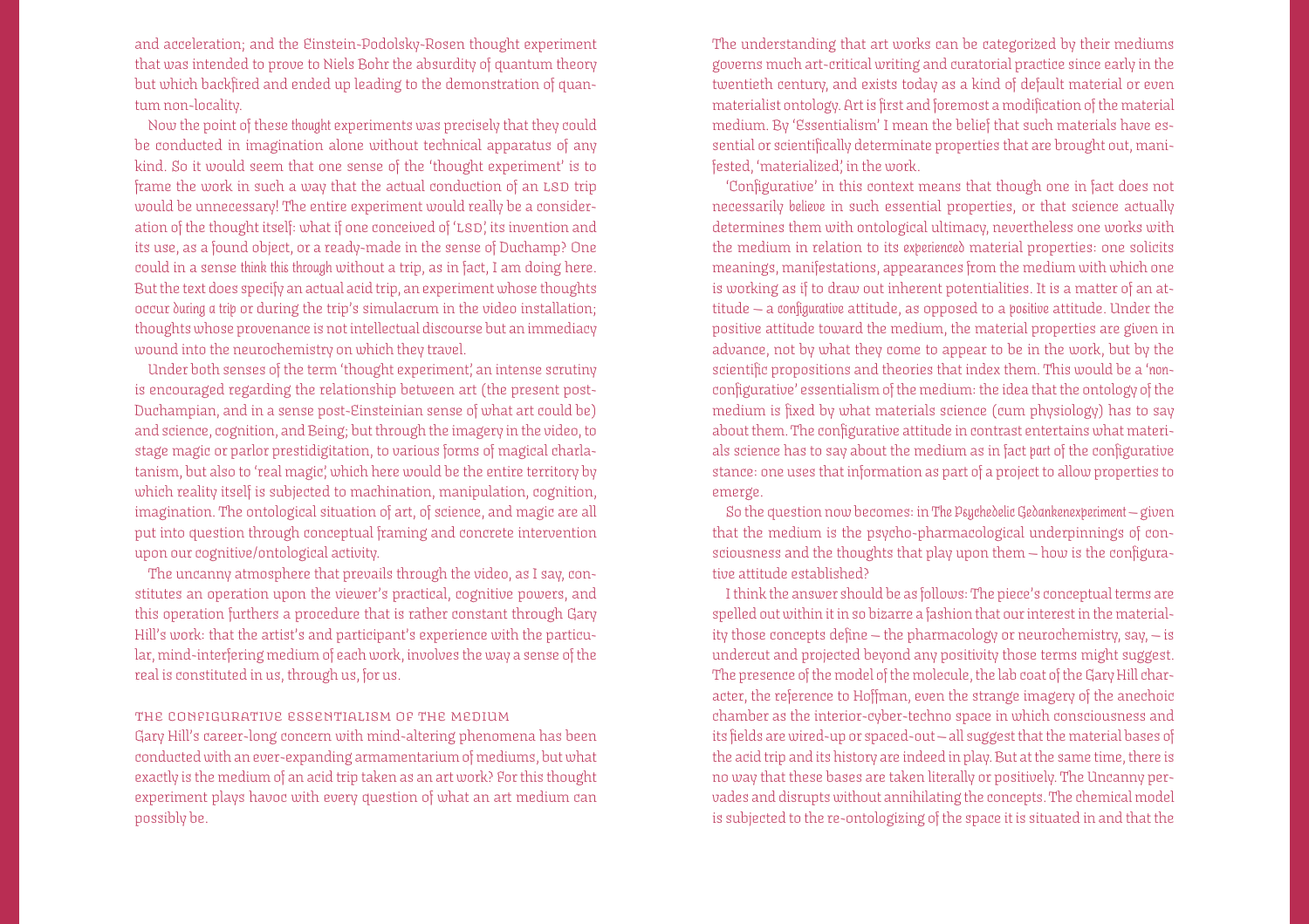mode of presentation allows. The model — that is to say — the molecule — in its materiality is submitted to the ontological volatility it is presumed to be the cause of.

But then the 'thought' in the 'thought experiment' is as much the *object* as the *subject* of it. The experiment returns upon the participant so that the cognitive ground that the 'thought' was presented to prepare, is wildly volatilized, as indeed the lysergic acid molecule volatilizes the thought-flesh of the tripper. If the medium is the trip itself, the entire problematic of the relations between consciousness, cognition, nervous system, neurochemistry, text and language, are involved. The entire interplay of factors in the real are not only the subject of conceptual interest, but the medium on which the work is constructed.

### the room

Again, what exactly is this 'room,' this computer-generated simulacrum of an anechoic chamber? In a famous passage in his *Silence*, John Cage tells us that even in a space from which all sound has been eliminated true silence does not occur, because in such a room the susurrations and buzzings of the vascular and nervous systems break into the domain of the audible. The chamber thus becomes a site at which material operations of the body are impossible to evade. The room, that is, becomes the body-mind, whose contents are forced into cognitive space, but where cognition itself has lost its moorings in and through the very science that has forced it into consciousness. We have been brought into the interior of the 'mind brain' that is proposing the experiment, conducting it, and undergoing it; and the Gary Hill character, as 'in' such a room, is something like the personification of the mind itself. The uncannily distorted quality of his speech dislodges the sense that a mind indeed may manifest itself as a speaking voice. Its speaking about the acid trip and the trip's similarity to an art experience seems less a contextualization of the premises of an art piece within that art piece, than an intervention upon the ontological condition under which art, concept, science and psychedelia perform themselves as worldly phenomena and practices. As our thoughts arise in our contiguity with that room, our 'trip' with this work of art becomes the trip that is itself the ready-made object that the thought experiment, which we are being invited to perform, makes *its* object. The room that is 'the mind of the experiment' becomes a laboratory in which the experiment is being performed, or performs itself. And we, as well as the Gary Hill figure, are performing the experiment on our own mind, our own trip, our own experience as found object/ready-made/acid trip/thought (or mind) experiment *qua* work of art.

Again, though we may not be on acid as we view the installation, the cognitive labyrinth or epistemological carnival that participation in the work subjects us to, is so 'acid-like' that though the piece takes 'the acid trip' as a 'ready-made,' the piece just as much turns *itself* into an acid trip; thus the correspondence between trip experience and art experience is established performatively. One might say that the acid trip in itself is already a *Gedankenexperiment*; and that the attitude of the tripper to the trippy quality of experience is already an ontologizing of the trip as involving art-like consciousness or activity. Gary Hill's work, then, simply serves to acknowledge or demonstrate these conditions — by creating the conditions for cognizing them as such.

# the other-where of the mind

In the idea of the Mind as a Room, the egg-box protuberances seem contact points to other fields contiguous to the confined room-space that is metaphorically a context for consciousness. As a scientific laboratory — a wiredup box suggesting a 3-dimensional space whose geometrical coordinates would be given by the strange but regular arrays of protuberances — as a scientific laboratory, the Room suggests the *discreteness*, the *determinacy*, the *definiteness*, of that which requires such discreteness to become manifest at all; i.e., the materialist/scientific world of measurably determinable things. But the mad scientist that inhabits that space, renders *all that* as being in excess of any concrete determinacy. And the wired-up walls and the egregiously self-modifying molecule draw attention to an ontological *elsewhere*, that by refusing determinacy and presence, render that otherness palpable, inescapable, pervasive. The very aim of science — determinate knowledge, prediction, control — is inverted in its own lair.

### the visitor

*The Psychedelic Gedankenexperiment*, as we have seen, brings together three things: The Duchampian Ready-Made, the Einsteinian *Gedankenexperiment*, and the acid trip. The three aspects of the work contextualize each other in an intransitive, hyperdimensional looping that parallels the cognitive looping often experienced within an acid trip itself. The thought experiment takes the acid trip as a ready-made. But then, though the experiment itself is contained in an installation that is anything but ready-made (it is meticulously constructed both as an installation and as a complex conceptual 'experiment'), the content of the installation represents in various ways an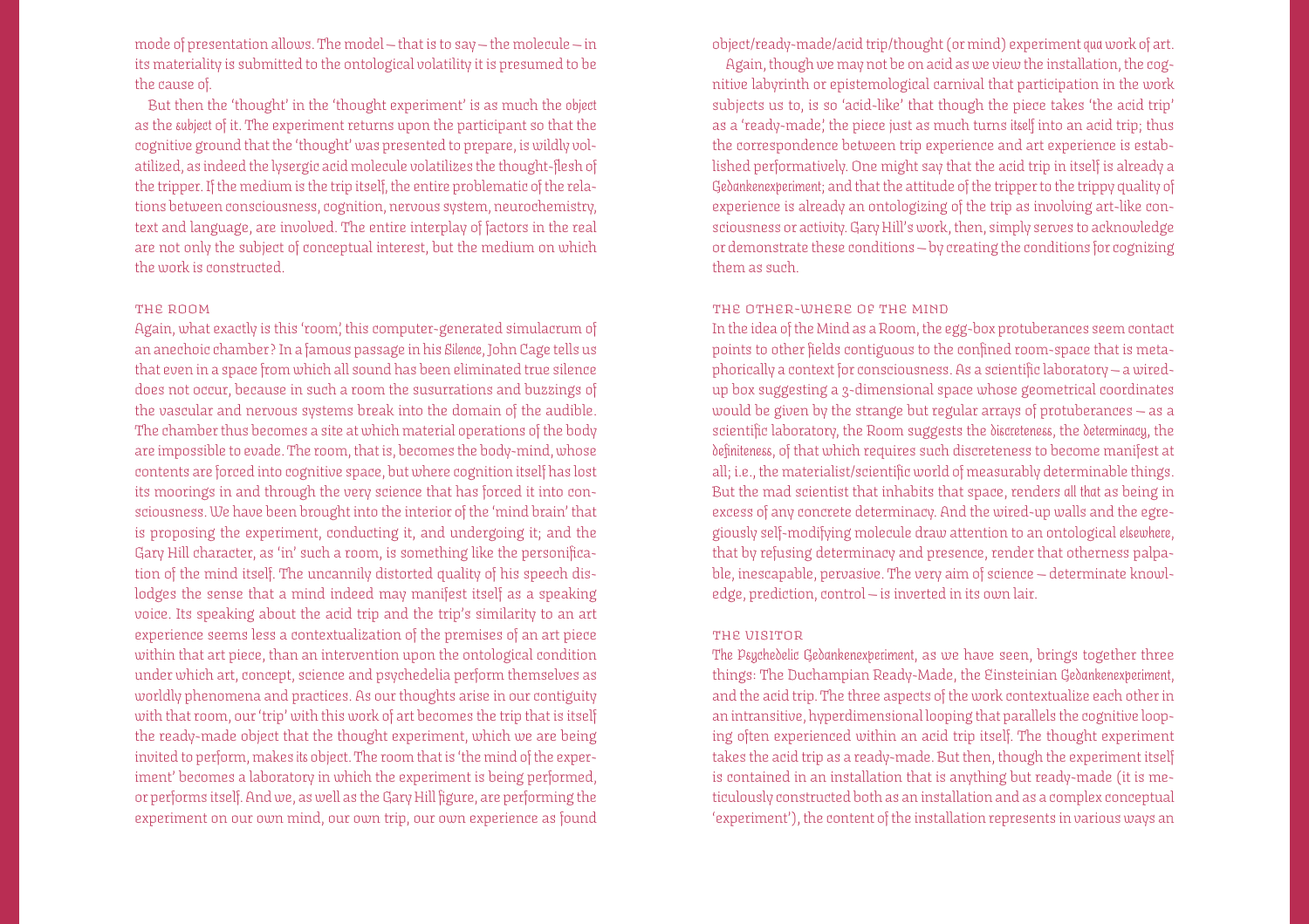acid trip and induces its art equivalent. And the content of the acid trip what the character says — in various ways expresses general claims of the artist regarding the relations between art and psychedelic consciousness.

If the lab is the body/mind of the tripper, the Gary Hill 'scientist' the speaker of and in that mind, the installation itself an induction of a trip, and, through the 3-D aspect of the installation, the tripper/viewer brought cognitively into that Room, then the tripper/viewer is peculiarly split into an inhabitor of that mind and a visitor witnessing an alien consciousness. Reality is revisited or turned into the object of a 'visitation'; not only that reality as such is a 'vision,' but that we ourselves are 'visitors' — to a scene for which the very term 'reality' has been estranged. Not 'real', not even 'surreal,' but perhaps 'irreal.' The question of reality has been so displaced that it is as if the answer to a consummate ontological question exists without the question; or as if the molecular underpinnings of the questions themselves are looking you in the eye, staring you in the face, staring you down. In a trip, we know the oddness of our experience is chemically induced, but here the oddness is introduced by the technique of the installation and the intervention in our cognition by the *Gedankenexperiment* with which willynilly we find ourselves participants. For reality itself is torn from itself and reintroduced as a factor in cognition while cognition spreads its orders or disorders over that which we would now perforce take as real, unreal, or most strangely, that to which the very term or terms of reality have become only problematically, or as we say, configuratively relevant. The reality with which we would inform ourselves is informed by the terms of our desire, our need to understand where we are.

Various attempts in philosophy — Merleau-Ponty's phenomenology, in one of its moods, or more recently, Speculative Realism and Object-Oriented Ontology — have sought to reinstate a primacy to an order of experience that is anterior to the hermeneutics of conceptual thought, but these are unable to accomplish this at the level of cognition itself. For stripped of cognition's verisimilitudinous pretension, we have nowhere to turn for an anchoring in the real. We perforce must raise anchor and set sail on the still uncharted (and perhaps, except by art, unchartable) waters of Being itself.

Charles Stein, January 2018